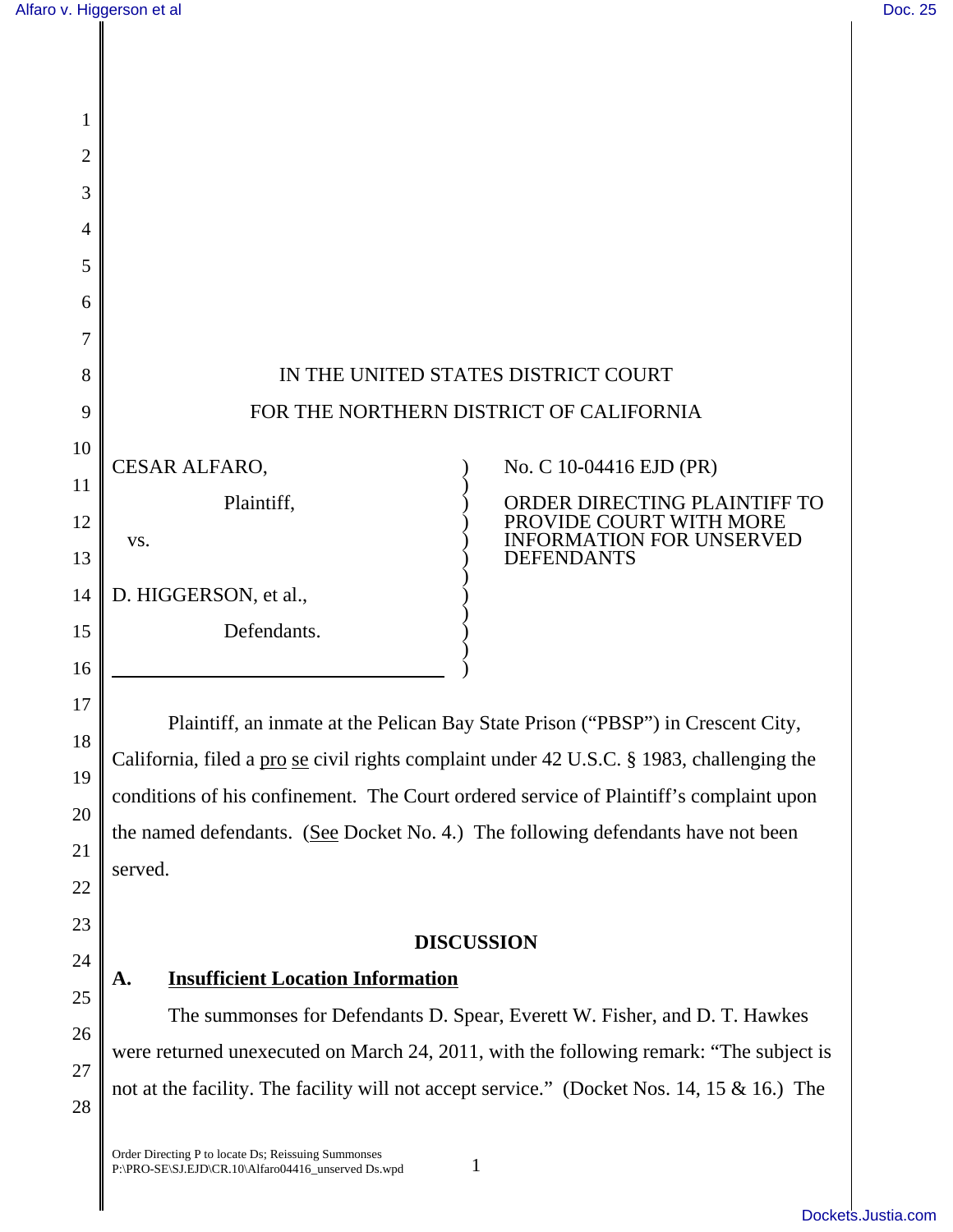1 2 3 4 summons for Defendant Daniel L. Smith was returned unexecuted on April 29, 2011, with the following remark: "Subject is no longer at the facility. The facility will not accept service." (Docket No. 223.) Accordingly, Spear, Fisher, Hawkes and Smith have not been served.

5 6 7 8 9 10 11 12 13 14 15 16 17 18 19 Although a plaintiff who is incarcerated and proceeding in forma pauperis may rely on service by the Marshal, such plaintiff "may not remain silent and do nothing to effectuate such service"; rather, "[a]t a minimum, a plaintiff should request service upon the appropriate defendant and attempt to remedy any apparent defects of which [he] has knowledge." Rochon v. Dawson, 828 F.2d 1107, 1110 (5th Cir. 1987). Here, Plaintiff's complaint has been pending for over 120 days, and thus, absent a showing of "good cause," is subject to dismissal without prejudice. See Fed. R. Civ. P. 4(m). Plaintiff has not provided sufficient information to allow the Marshal to locate and serve Defendants Spear, Fisher, Hawkes and Smith, and consequently Plaintiff must remedy the situation or face dismissal of his claims against these defendants without prejudice. See Walker v. Sumner, 14 F.3d 1415, 1421-22 (9th Cir. 1994)(holding prisoner failed to show cause why prison official should not be dismissed under Rule 4(m) where prisoner failed to show he had provided Marshal with sufficient information to effectuate service). Accordingly, Plaintiff must provide the Court with these Defendants' accurate current location such that the Marshal is able to effect service.

20

# **B. More Information Needed**

21 22 23 24 On March 14, 2011, the summonses for Defendants McKinney and Marquez were returned with the following remark: "More information is needed (first name or badge number)." (Docket Nos. 13 & 17.) Accordingly, McKinney and Marquez have not been served.

25 26 27 28 Plaintiff has not provided sufficient information to allow the Marshal to locate and serve Defendants McKinney and Marquez, and consequently Plaintiff must remedy the situation or face dismissal of his claims against these defendants without prejudice. See Walker v, 14 F.3d at 1421-22. Accordingly, Plaintiff must provide the Court with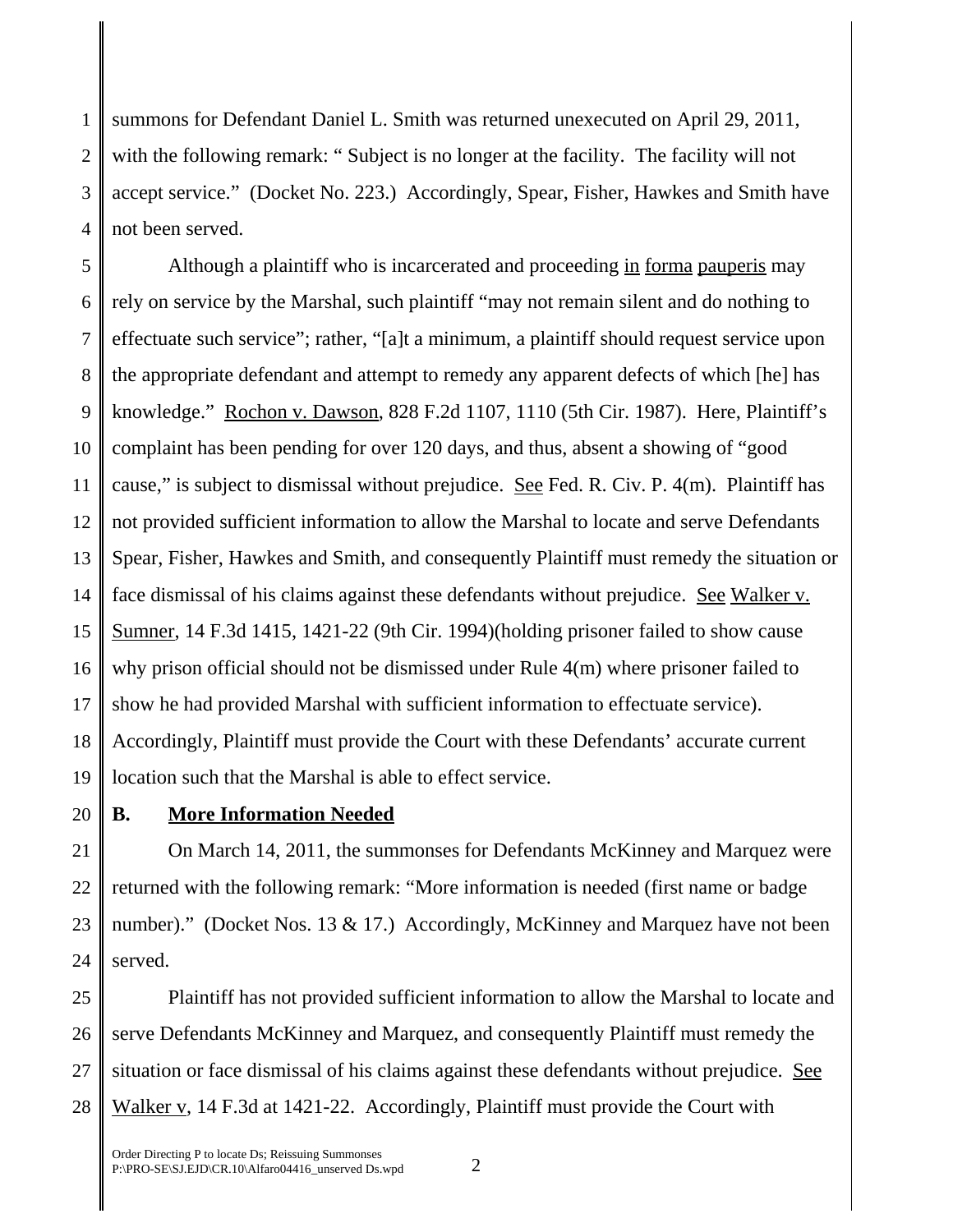1 2 Defendant McKinney and Marquez's full name and badge numbers, if known, such that the Marshal is able to effect service.

### **CONCLUSION**

For the reasons stated above, the Court orders as follows:

6 7 8 9 10 11 1. Plaintiff must file notice and provide the Court with the accurate current location of Defendants Spear, Fisher, Hawkes and Smith such that the Marshal is able to effect service. **If Plaintiff fails to provide the Court with an accurate current location for these Defendants within thirty (30) days of the date this order is filed, Plaintiff's claims against Spear, Fisher, Hawkes and Smith will be dismissed without prejudice pursuant to Rule 4(m) of the Federal Rules of Civil Procedure.** 

12 13 14 15 16 17 2. Plaintiff must provide the Court with Defendant McKinney and Marquez's full name and badge numbers, if known, such that the Marshal is able to effect service. **If Plaintiff fails to provide the Court with this information within thirty (30) days of the date this order is filed, Plaintiff's claims against McKinney and Marquez will be dismissed without prejudice pursuant to Rule 4(m) of the Federal Rules of Civil Procedure.** 

18

20

21

22

23

24

25

26

27

28

3

4

5

IT IS SO ORDERED.

19 May 6, 2011

 $\overrightarrow{DATED}$ :  $\frac{May 6, 2011}$   $\overrightarrow{EDWARD J. DAVILA}$ 

United States District Judge